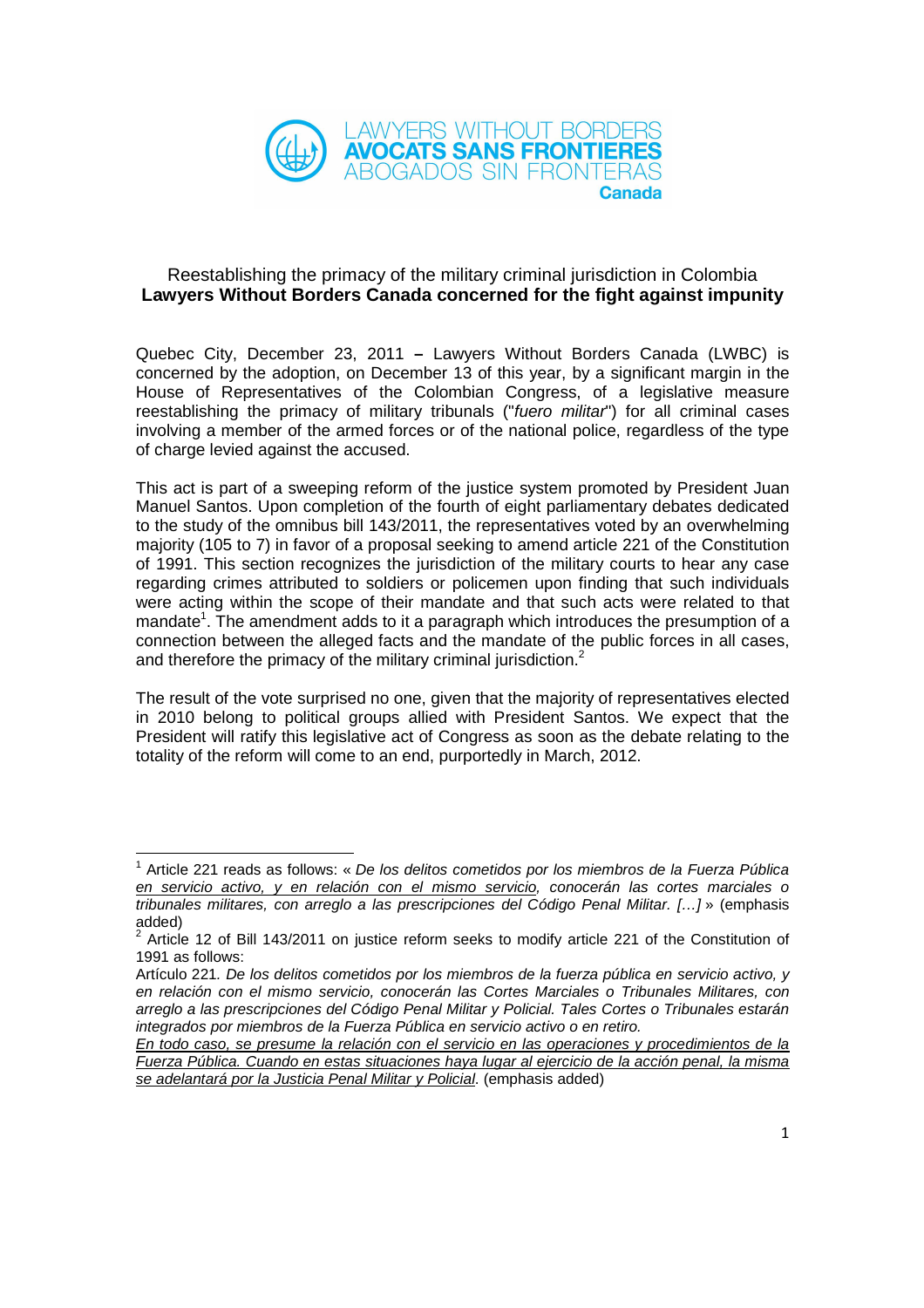LWBC submits that this measure is likely to halt the significant advances registered in the past years in the fight against impunity in Colombia. Since its inception, the Colombian military justice system has had the tendency to interpret in a very liberal manner the scope of its jurisdiction. It thus sought to claim competence from the start over many cases dealing with allegations that had nothing to do with the mandate bestowed on soldiers or on the police. This prima facie jurisdiction of military tribunals has led to the emergence of a particularly benevolent jurisprudence in favor of soldiers and policemen accused of misdeeds which could qualify as war crimes or crimes against humanity, and of a culture of impunity which is also characterized by a high proportion of cases being dropped.

Nevertheless, the evolution of law in Colombia and abroad leaves no doubt as to the nature of military criminal justice as an exceptional recourse.

LWBC emphasizes that the international law applicable on the subject is today very clear. The United Nations' Updated set of principles for the protection and promotion of human rights through action to combat impunity, adopted by the UN Human Rights Commission in 2005, indicates in a non-equivocal manner that "[t]he jurisdiction of military tribunals must be restricted solely to specifically military offences committed by military personnel, to the exclusion of human rights violations  $\left[\ldots\right]^3$ 

The international case law is just as clear on this topic. As such, the Inter-American Human Rights Commission ruled, in a decision of July 2008 condemning Colombia, that the military criminal jurisdiction, by its very nature, does not fulfill the criteria of independence and impartiality required of a court of justice by article 8(1) of the American Convention on Human Rights:

[T]he military justice system may not even be properly referred to as a true judicial forum. The military justice system does not form part of the judicial branch of the Colombian State. Rather, this jurisdiction is operated by the public security forces and, as such, falls within the executive branch. The decision-makers are not trained judges, and the Office of the Prosecutor General does not fulfill its accusatory role  $[...]^4$ 

The Colombian Constitutional Court follows the same principle and has reiterated on numerous occasions<sup>5</sup> that 1) certain behaviours will always be considered outside of the scope of the military service, and 2) that, if in doubt as to which forum is more apt to hear the case, the regular courts should have priority.<sup>6</sup>

We would have thought that the Santos government would not seek to reignite a debate which was considered resolved by recent decisions that generally ruled in favour of recognizing the jurisdiction of regular courts.

 $\overline{a}$ 

<sup>3</sup> Doc. NU E/CN.4/2005/102/Add.1 (February 8, 2005), online : <http://www.un.org/ga/search/view\_doc.asp?symbol=E/CN.4/2005/102/Add.1> at principle 29. (emphasis added)

<sup>4</sup> CIDH, Report n° 43/08, Case 12.009 Merits ( Leydi Dayán Sánchez v Colombia), July 23, 2008, at para. 77.

<sup>5</sup> See decisions C-399 of 1995, C-358 of 1997 and C-1149 of 2011.

<sup>6</sup> See for example Constitutional Court. Sentencia de unificación (SU)-1184/01, online : <http://co.vlex.com/vid/-43615548>.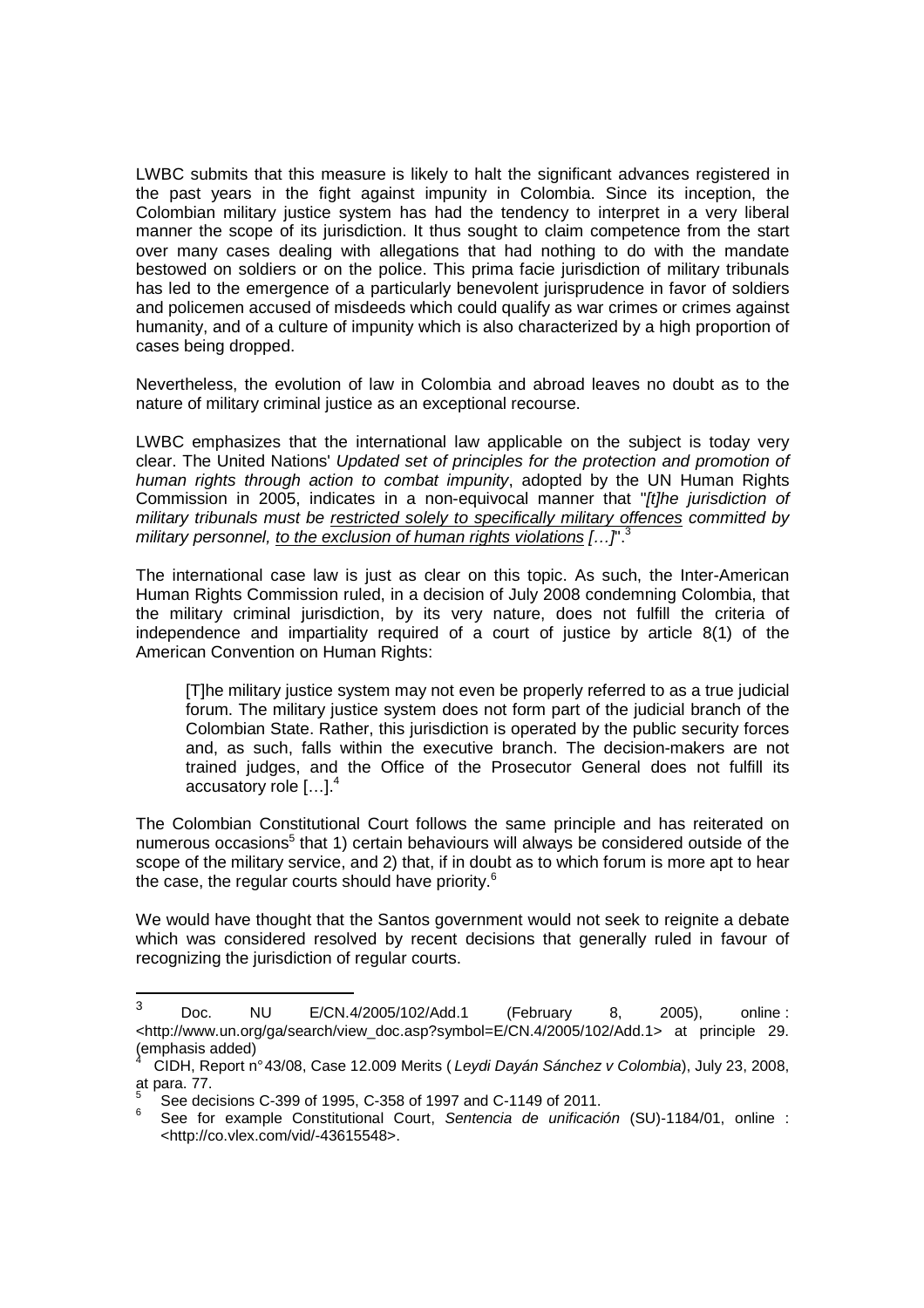When the Military Criminal Code, in force since 1999, was amended in 2010 by Law 1407, the legislator clarified what is meant by a "crime related to the military service" (delito relacionado con el servicio), and what is not. As such, the legislator stipulated that, in order for a crime to be associated with military service, such crime must flow directly from the military or police mandate (deriven directamente de la función militar o policial).<sup>7</sup> Moreover, in no circumstance could acts such as torture, crimes against humanity or violations of international humanitarian law, be connected to a legitimate military mandate since their commission would provoke a break in the functional connection between the agent and such mandate. $8$ 

Yet, by proposing a presumption of competence in the Constitution, the Colombian Congress removes the power of the Attorney General (Fiscal General de la Nación) to determine, through a preliminary investigation of the available evidence, in which category the alleged crime falls, and if it is advisable to send the case to the military jurisdiction as opposed to the regular courts.

 Even though it is technically possible, pursuant to the new article 221 of the Constitution, that a military tribunal relinquish its jurisdiction in a case where, based on the available evidence, the tribunal decides that the acts imputed to the soldier or member of the police do not appear to have a connection with his or her mandate, this tribunal does not offer the guarantees of functional independence and impartiality required to rule on such a question.

Military judges are not professional judges and they define themselves, above all else, as soldiers. The military ethos prevalent in the armed forces can only influence these judges and allow them to hesitate before transferring a case involving one of their own to the regular courts, where they may assume that an adequate defense is problematic. The United Nations Special Rapporteur on extrajudicial, summary and arbitrary executions, Mr. Philip Alston, stated, on this topic, that one of the main obstacles to the effective prosecution of soldiers suspected of having participated in extrajudicial executions is precisely the refusal of military tribunals to voluntarily send these cases to the ordinary courts.<sup>9</sup>

LWBC insists on the importance of assessing the current debate in light of recent developments in the Colombian judicial sphere, where some have allowed a crack in the wall of impunity which normally protects the high level officials of the security forces who have been suspected for years of participating in the commission of gross violations against civilians.

The conviction, on June 9, 2010, of retired Colonel Luis Alfonso Plazas Vega to 30 years

l

 $^7$  Art. 2.

<sup>&</sup>lt;sup>8</sup> Article 3 provides that: "No obstante lo dispuesto en el artículo anterior, en ningún caso podrán relacionarse con el servicio los delitos de tortura, genocidio, desaparición forzada, de lesa humanidad o aquellos que atenten contra el Derecho Internacional Humanitario entendidos en los términos definidos en convenios y tratados internacionales ratificados por Colombia, ni las conductas que sean abiertamente contrarias a la función constitucional de la Fuerza Pública y que por su sola comisión rompan el nexo funcional del agente con el servicio".<br>9 Des NU MURC/44 (2410 de 2010 personal)

 $\overline{D}$  Doc. NU A/HRC/14 /24/Add. 2 (March 31, 2010).